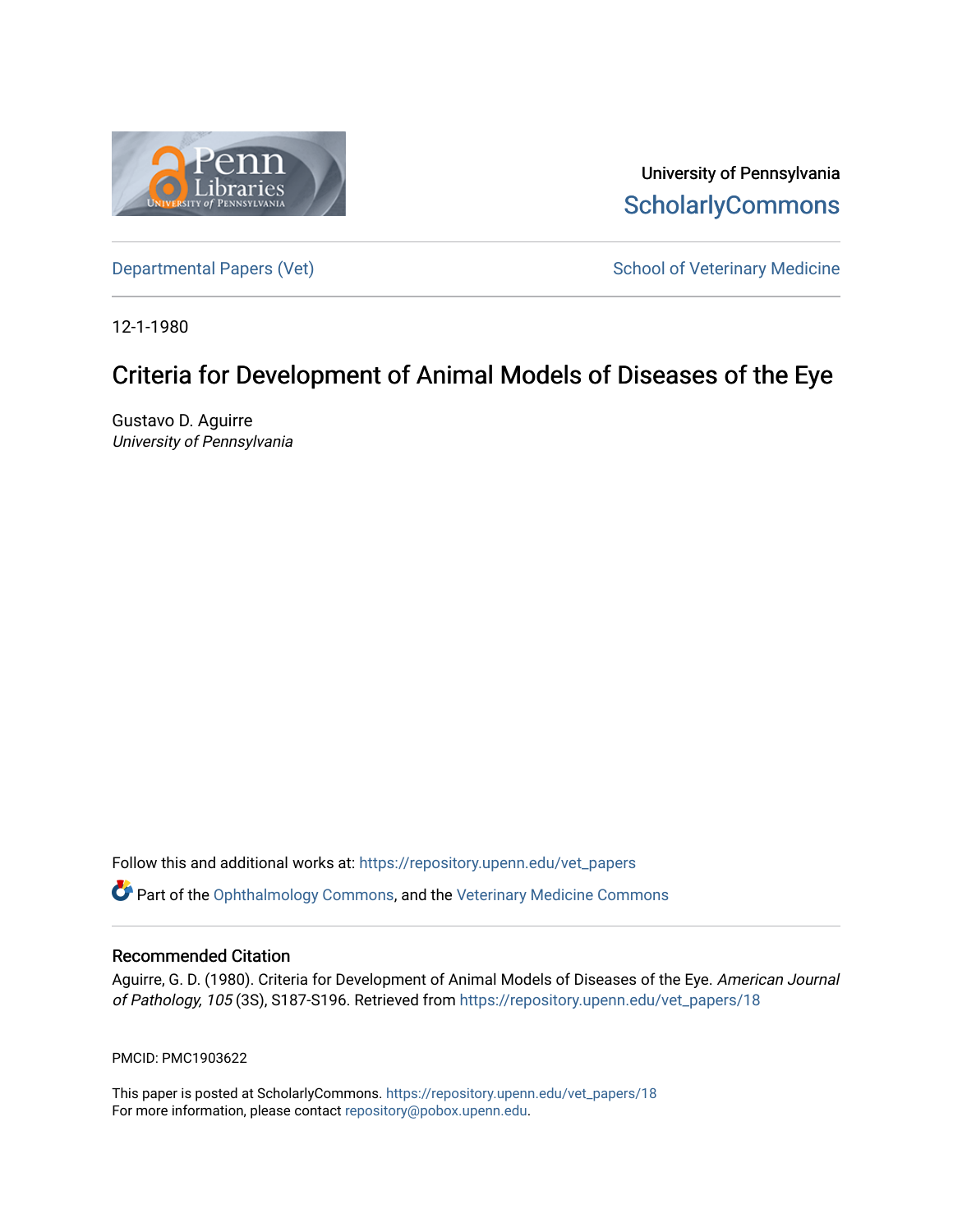# Criteria for Development of Animal Models of Diseases of the Eye

## Disciplines

Medicine and Health Sciences | Ophthalmology | Veterinary Medicine

### **Comments**

PMCID: PMC1903622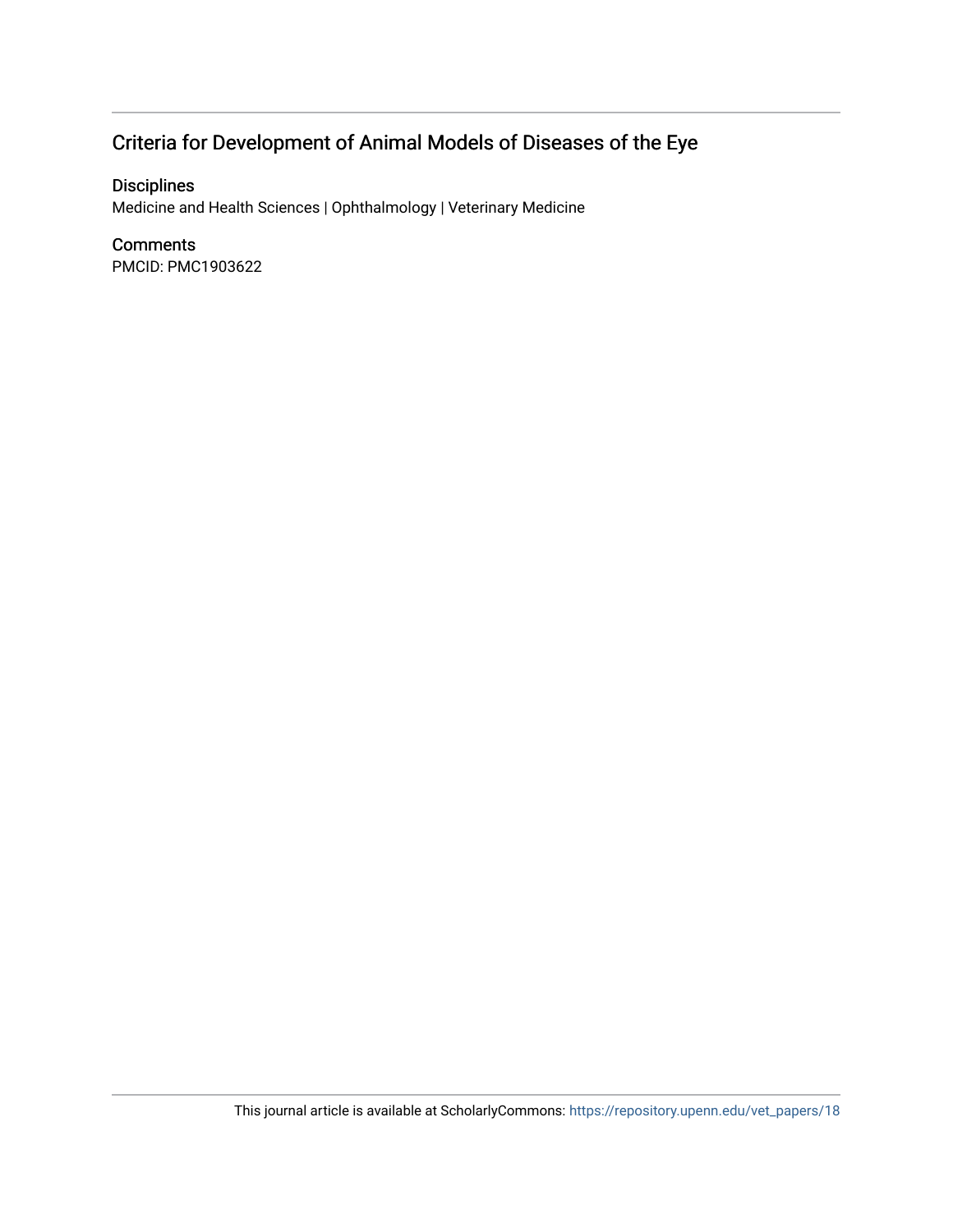## Criteria for Development of Animal Models of Diseases of the Eye

#### Gustavo Aguirre

THE LACK OF AVAILABLE HUMAN OCULAR TISSUES of certain diseases has prompted the use of animals with similar if not identical diseases to man. In some cases, animals with naturally occurring diseases are not readily available for investigation, necessitating the use of animals with induced disease. In other cases, suitable spontaneous models exist and are utilized in studies of the comparable human disease. Animal models of diseases of the cornea, sclera, iridocorneal angle, lens, and retina, to name but a few, have been characterized and have been used to a variable extent on comparative studies of disease mechanisms. Some of these animal models have been briefly described.' Because of space limitations, <sup>I</sup> will consider one human disease and review some of the animal models currently in use.

#### Human Disease: Retinitis Pigmentosa

Retinitis Pigmentosa (RP) is one of several generalized retinal degenerations grouped under the term primary pigmentary retinal degenerations or rod-cone dystrophies.<sup>2</sup> Ophthalmoscopic examination of affected patients shows pigmentary retinal changes, wax-like disks, and narrow retinal vessels. The pigmentary changes are the hallmark of the disease and appear as spidery accumulations of pigment localized primarily in the midperiphery in the fundus and often seen around the veins. Intraretinal pigmentation, however, is not a prerequisite for diagnosis, and some individuals may show no pigment abnormalities (retinitis pigmentosa sine pig $mento)<sup>2</sup>$ 

Patients with RP have defective night vision and a visual field defect that is initially recognized in the midperiphery as a complete or incomplete annular scotoma. With progression of the disease the field defect spreads centrally and peripherally, resulting in a marked constriction of the central area of vision (tunnel vision) and possibly blindness. RP is inherited by one of several genetic modes; the severity and rapidity of progression of the disease appear to be dependent on the genetic type.2 Initial assessment of retinal function in RP patients by means of elec-

From the School of Veterinary Medicine, University of Pennsylvania, Philadelphia, Pennsylvania. Presented at the Workshop on Needs for New Animal Models of Human Disease, sponsored by the Registry of Comparative Pathology of the Armed Forces Institute of Pathology and the Universities Associated for Research and Education in Pathology, Inc., April 28-29, 1980, Washington, DC.

Address correspondence to Dr. Gustavo Aguirre, School of Veterinary Medicine, University of Pennsylvania, Philadelphia, PA 19104.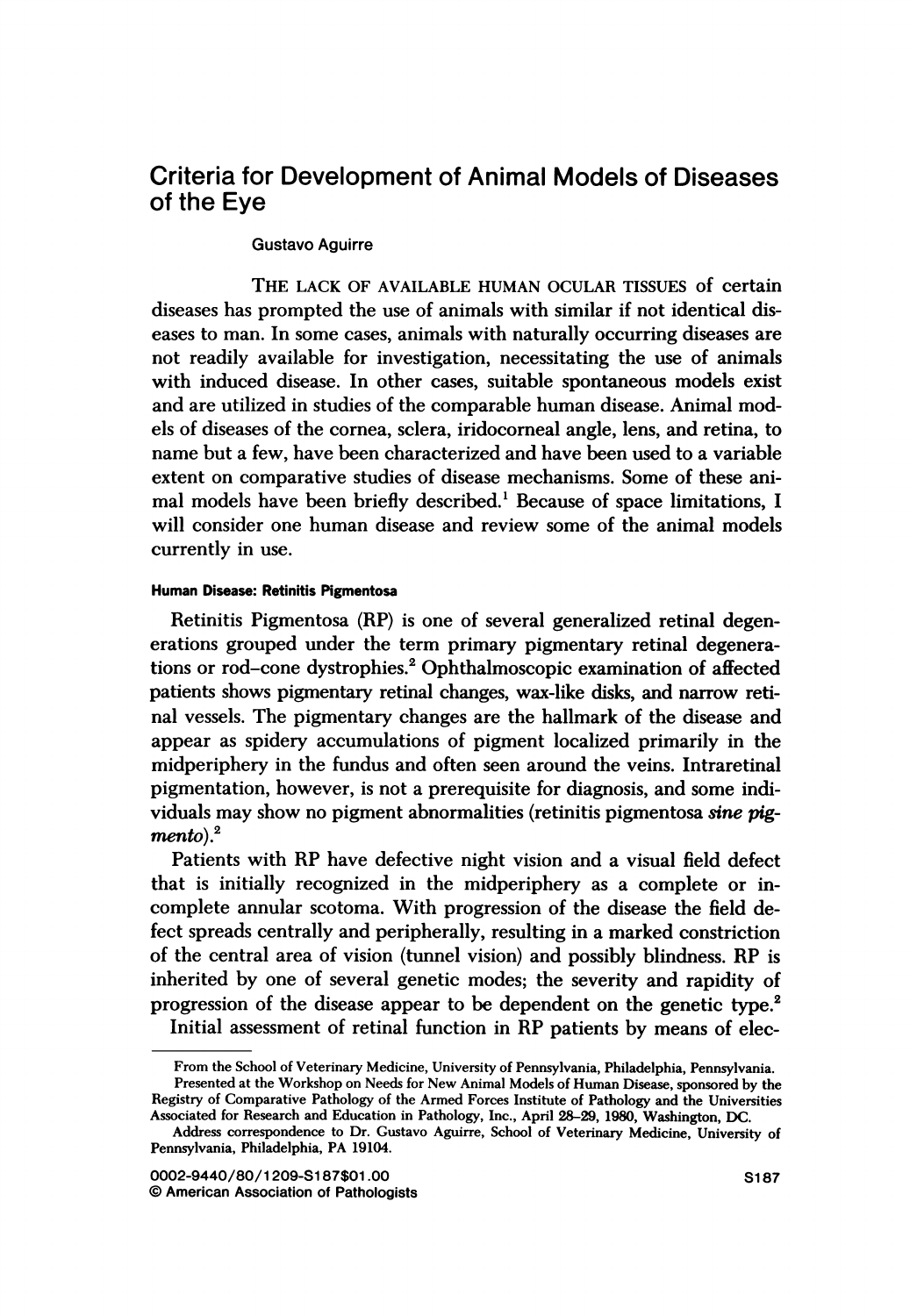troretinography showed that the electroretinogram (ERG) was extinguished or nonrecordable.3 This absence of recordable ERG response has been considered by Pearlman<sup>4</sup> as diagnostic a criterion of RP as retinal pigmentary changes, waxy pallor of the optic disk, and arteriolar attenuation.

Most of the ERG studies in RP patients have evaluated retinal function in the late stages of the disease. It is not surprising, therefore, to find nonrecordable or very small amplitude responses in individuals whose retinas show the very advanced atrophic changes characteristic of the disease. Recent ERG studies on young patients have demonstrated that different electrophysiologic defects exist in each genetic type of RP. These studies have been reported by Berson and associates in a series of detailed publications that have been summarized in a symposium published in the Transactions of the American Academy of Ophthalmology and Otolaryngology.5 Since each genetic type of RP appears to have a distinct functional defect and a characteristic disease course, it is probable that the term RP groups several different diseases that appear clinically similar.

Histopathologic studies of retinitis pigmentosa have been limited because of lack of adequately fixed and processed tissues at an early enough stage of the disease. In the eye from a  $64$ -year-old patient, Verhoeff<sup>6</sup> reported the presence of large broad cone photoreceptors in the zone between the macula and optic disk. In other areas the photoreceptors had disappeared, leaving the external limiting membrane in contact with the pigment epithelium. The appearance of such advanced photoreceptor disease in the posterior pole appears to be quite characteristic of the late stages of RP.<sup>7</sup>

In order to properly understand the disease, it is necessary to obtain postmortem eyes from RP patients whose disease has been well characterized. By means of the Eye Donor Program operated by the Retinitis Pigmentosa Foundation, it is now possible to obtain fresh cadaver eyes from patients for morphologic, biochemical, and tissue culture and other studies. The efforts have proved quite successful, and an increasing number of donor eyes have been subjected to very rigorous scientific investigation. It is anticipated that a greater understanding of this progressively blinding human disease will result from these studies. Until more is known about the human disease, however, studies in animals with retinal disease will continue.

#### Animal Models of Retinitis Pigmentosa

Hereditary retinal degenerations have been recognized in a number of different animal species (Table 1). Each disease has its own characteristic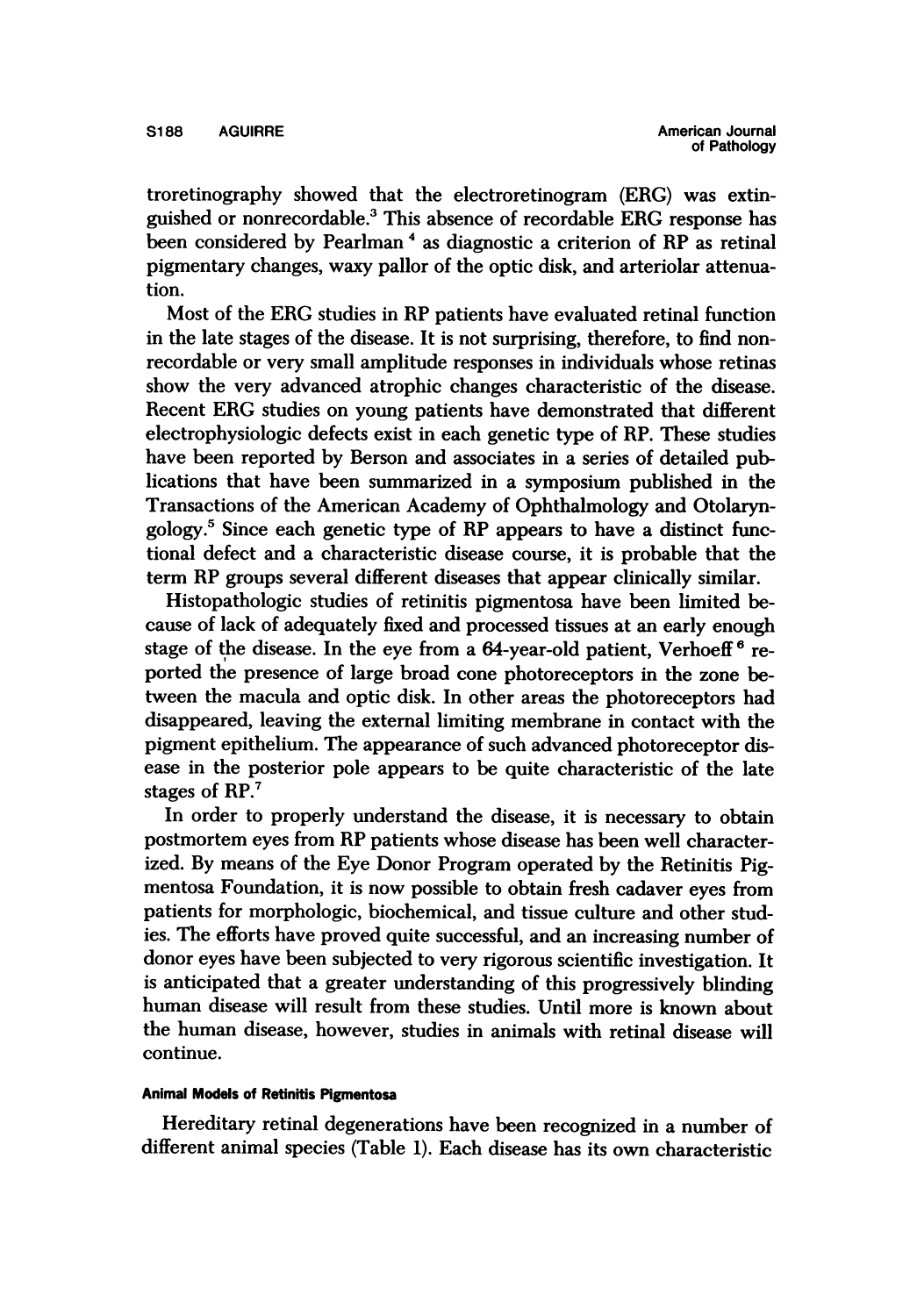clinical, functional, histopathologic, and biochemical features. Although none show on ophthalmoscopy the intraretinal pigmentation characteristic of RP, all show retinal thinning, vascular attenuation, and, in some cases, waxy pallor of the optic disk. The criteria for their inclusion as animal models of RP is based primarily on their being progressively blinding retinal degenerations. Since our understanding of the pathogenesis of RP is fragmentary, studies of the retinal diseases in each animal model provide information on the different mechanisms of disease that affect the visual cells. Selected inherited retinal diseases in rats, mice, and dogs will be briefly reviewed below.

#### The Rat

Inherited retinal degeneration in the rat was initially reported by Bourne and associates.8 The disease is inherited as simple recessive, and there is a progressive degeneration of the visual cell layer until blindness results. Most studies since the report by Bourne and associates have used the tan-hooded pink-eyed Royal College of Surgeons (RCS) strain.9

In normal rats the retina is not fully developed at birth. In the first 2 weeks of life the visual cells begin to differentiate; rod photoreceptor inner and outer segments (OS) elongate, and synaptic contacts develop in the plexiform layers.

The rod OS is composed of orderly stacks of membranous disks that are formed at the base of the OS and are displaced sclerad with time by the orderly and continued addition of new disks at the base. Groups of disks at the distal tip of the outer segment are detached and are then engulfed by the pigment epithelium (PE); these groups of disks are readily visualized in the PE (phagosomes) and are subsequently degraded by the lysosomal system. This process of disk addition and loss, ie, outer segment renewal, is balanced in the developed retina. This prevents large fluctuation in the length of the outer segment in normal animals kept under standard laboratory conditions under cyclic lighting. During normal postnatal retinal differentiation, however, the process of disk addition and loss is not balanced; this temporary imbalance in favor of disk addition results in the gradual elongation of the photoreceptor outer segment until it reaches adult dimensions.10

In the RCS strain of retinal dystrophic rats there is a defect in the outer segment renewal process. Extracellular OS material begins to accumulate adjacent to the PE at 12 days of age, the time when rod outer segments are beginning to elongate. The amount of extracellular OS material, ie, debris, increases with aging until it reaches a maximum at 2 months of age.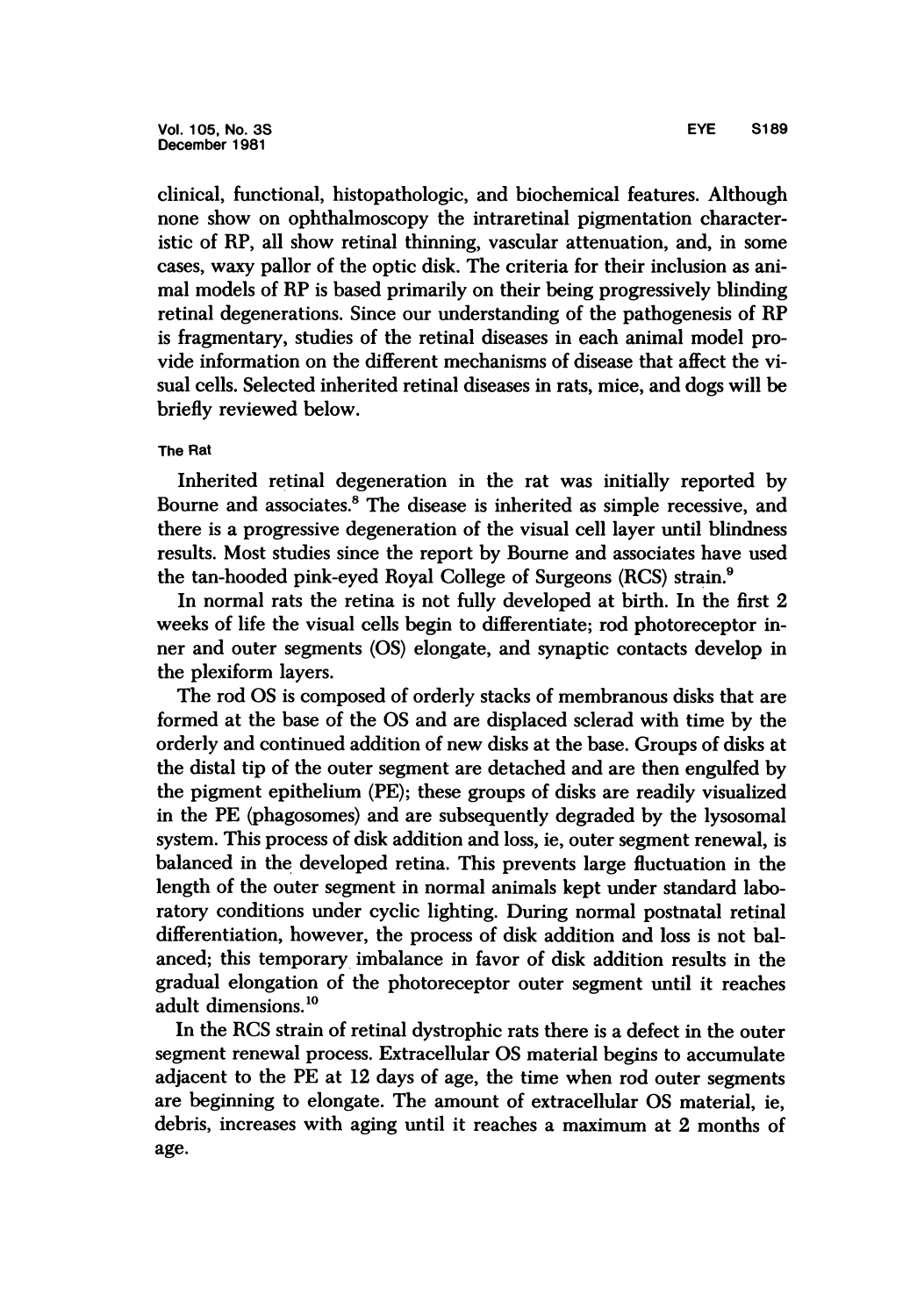|                | Table 1-Selected Animal Models for Retinitis Pigmentosa |                                     |                                          |                                                                                                                                                                                                   |                         |
|----------------|---------------------------------------------------------|-------------------------------------|------------------------------------------|---------------------------------------------------------------------------------------------------------------------------------------------------------------------------------------------------|-------------------------|
| <b>Species</b> | Disease                                                 | Strain (breed)                      | Inheritance                              | <b>Defect</b>                                                                                                                                                                                     | References <sup>*</sup> |
| Rat            | Retinal dystrophy                                       | RCS <sub>T</sub>                    | Simple recessive                         | Defective pigment epithelial phagocytosis<br>(OS). Visual cell degeneration is second-<br>of shed photoreceptor outer segment<br>ary to OS debris accumulation.                                   | 9, 11, 12, 14           |
|                | Retinal degeneration                                    | Wag/Rij                             | Dominant?                                | Early onset, slowly progressive degenera- 32, 33<br>in cytoplasm of inner segment and peri-<br>tion of rods and cones. Lesion evident<br>nuclear region. OS initially spared.                     |                         |
| Mouse          | Retinal degeneration<br>ĝ                               |                                     | Simple recessive                         | Arrested photoreceptor differentiation<br>secondary to abnormal cyclic GMP<br>metabolism in visual cells. Pigment<br>epithelial function is normal.                                               | 17, 18, 20              |
|                | in cerebellar mutant<br>Retinal degeneration<br>mice    | Nervous (nr)                        | Simple recessive                         | Slowly progressive photoreceptor dege-<br>neration. Partial or complete phago-<br>cytic defect by pigment epithelium<br>suspected                                                                 | z                       |
|                | in cerebellar mutant<br>Retinal degeneration<br>mice    | degeneration (pcd)<br>Purkinje cell | Simple recessive                         | Slowly progressive photoreceptor dege-<br>generation. Pigment epithelial phago-<br>cytic function is normal                                                                                       | z                       |
| ဦ              | Central progressive<br>retinal atrophy<br><b>(CPRA)</b> | Labrador retriever,<br>others       | penetrance?<br>Dominant with<br>variable | Primary pigment epithelial disease with<br>secondary photoreceptor and retinal<br>accumulate autofluorescent lipopig-<br>atrophy. PE cells become enlarged,<br>ments, and migrate intraretinally. | 24, 35                  |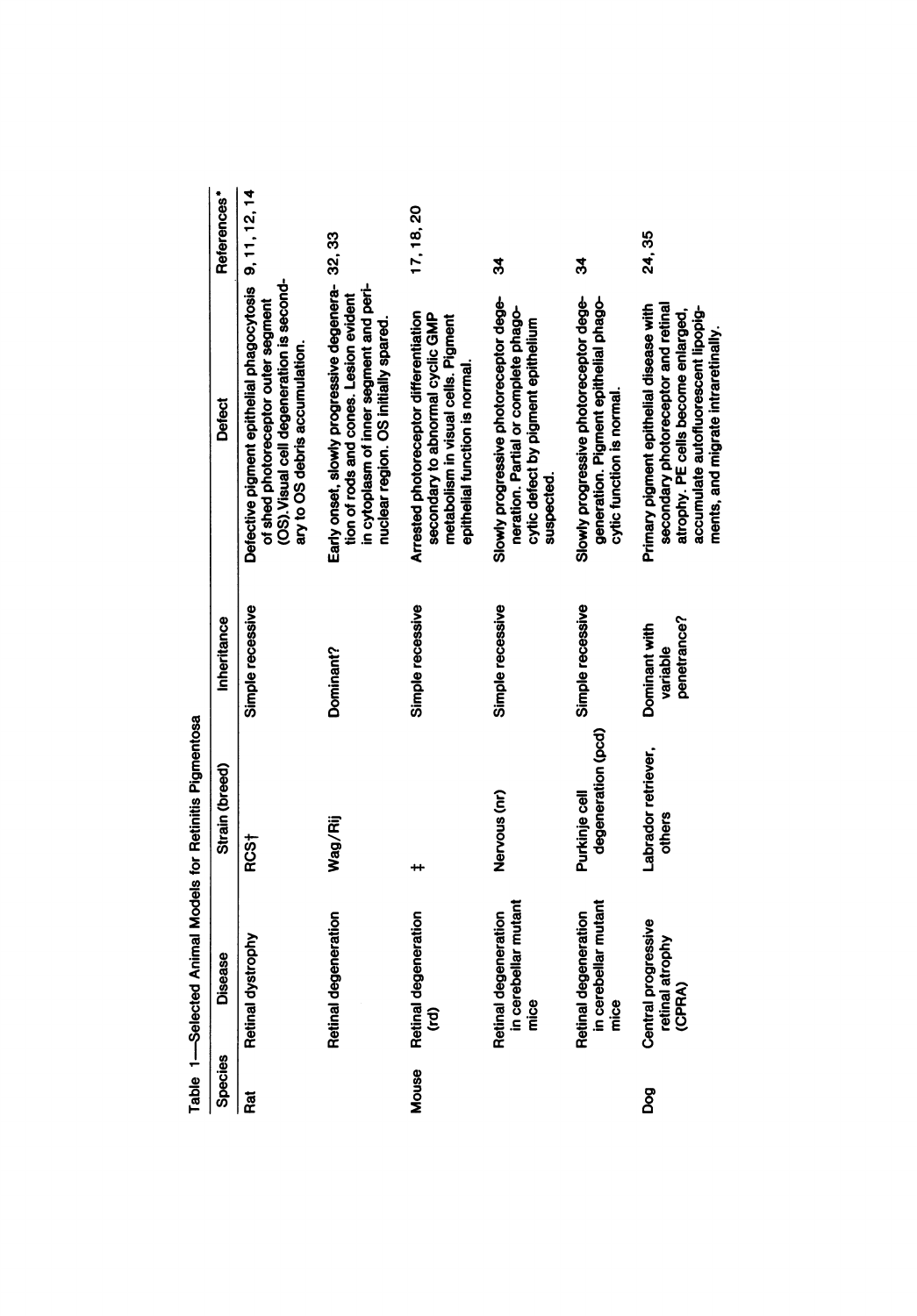| retinal atrophy (PRA)<br>Progressive                                                |                    |                  |                                                                                                                                                                                                                                                        |            |
|-------------------------------------------------------------------------------------|--------------------|------------------|--------------------------------------------------------------------------------------------------------------------------------------------------------------------------------------------------------------------------------------------------------|------------|
| a) Progressive rod-<br>cone degeneration                                            | Miniature poodle   | Simple recessive | Postnatal development of photoreceptors 25, 28<br>photoreceptor degeneration follows.<br>outer segment, which progress, and<br>vesicular membranous fragments of<br>Cone disease less severe than rod<br>appears normal. Visual cells show<br>disease. |            |
| b) Rod dysplasia                                                                    | Norwegian elkhound | Simple recessive | normally and then degenerate. Cone<br>Rod photoreceptors fail to differentiate<br>degeneration is a later event in the<br>disease process.                                                                                                             | 27         |
| c) Rod-Cone<br>dysplasia I                                                          | Irish setters      | Simple recessive | Arrested photoreceptor differentiation<br>metabolism in visual cells. Photo-<br>receptor degeneration is rapid.<br>secondary to abnormal cGMP                                                                                                          | 29, 31, 36 |
| d) Rod-Cone<br>dysplasia II                                                         | Collie             | Simple recessive | Disease is more extensive and rapidly<br>progressive than rod-cone dysplasia<br>Arrested photoreceptor differentiation.<br>(Irish setter). The 2 diseases are<br>genetically distinct.                                                                 | 30, 37     |
| appes are not inclusive but reflect her or review articles for each of the diseases |                    |                  |                                                                                                                                                                                                                                                        |            |

\* References are not inclusive but reflect key or review articles for each of the diseases.<br>† Congenic strains available.<br>‡ Retinal degeneration (rd) mutation is present in several inbred and noninbred stocks of mice.<sup>9</sup>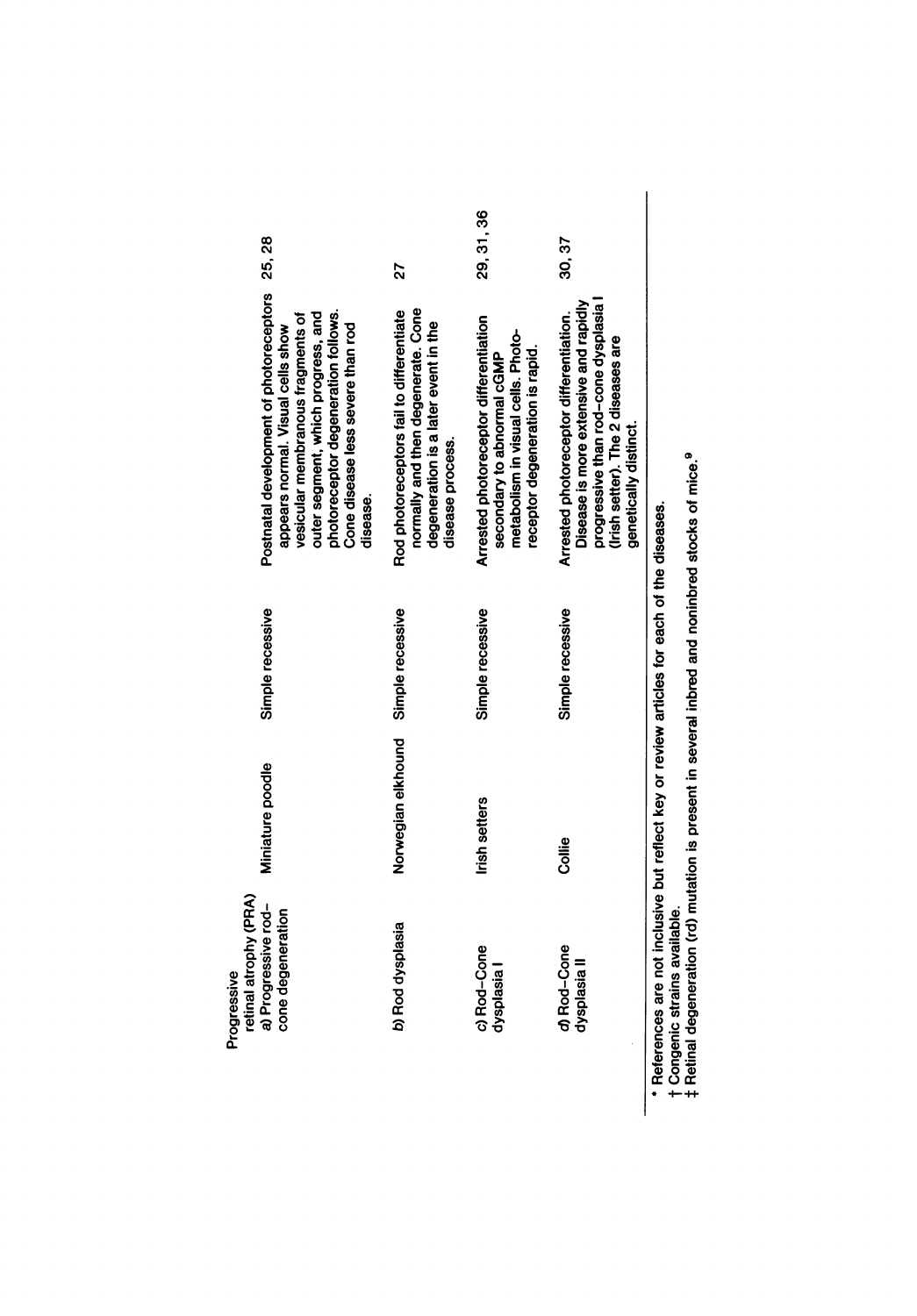Autoradiographic studies of outer segment renewal in the RCS rat have demonstrated a failure by the pigment epithelium to phagocytize shed rod outer segment disks.<sup>12,13</sup> This results in the excessive accumulation of OS debris and secondary photoreceptor degeneration.<sup>9</sup> Recent studies with experimental chimeras<sup>14</sup> and *in vitro* with pigment epithelial cells from dystrophic animals <sup>15</sup> have confirmed that the phagocytic defect resides in the pigment epithelium.

Retinal dystrophy in the rat is an early-onset retinal degeneration. Structural abnormalities are evident early in the postnatal period and rapidly progress to complete visual cell degeneration and loss. The similarity of the disease in the rat to RP in man is yet to be determined. The disease, however, illustrates a unique mechanism of photoreceptor degeneration, which results from a disturbance in the control of rod outer segment renewal.

#### The Mouse

The retinas of mice affected with the recessively inherited retinal degeneration (rd) mutation are normal at birth. Photoreceptor inner segments begin to extend through the external limiting membrane, and by 9 days of age the retina is indistinguishable from that of normal controls. Soon after the appearance of the developing outer segments, the visual cell layer begins to degenerate. The degenerative process is rapid, and by 20-30 days most of the photoreceptors and their nuclei have disappeared.<sup>9,16,17</sup>

The disease in the rd mouse is one of arrested development; photoreceptors begin to degenerate during postnatal differentiation. At no time do the visual cells develop to maturity before degenerating. Unlike the RCS rat, there is no abnormality in the shedding and disposal aspects of the outer segment renewal process. Similarly, studies with experimental chimeras have demonstrated that the disease is primary to the photoreceptors rather than the pigment epithelium. In the chimeric animals, photoreceptor degeneration occurs in association with both mutant as well as normal pigment epithelium.'8

Biochemical studies in normal retinas have demonstrated the presence of cyclic guanosine monophosphate (cGMP) in visual cells. The levels are controlled by the enzymes involved in the synthesis (guanyl cyclase) and hydrolysis (cGMP-phosphodiesterase [cGMP-PDE]) of this nucleotide and can be modulated by light.'9

In the normal mouse retina, a high-Km cGMP-PDE has been found in association with the photoreceptor layer. In rd mice, on the other hand, deficient activity of this enzyme causes a marked elevation in the levels of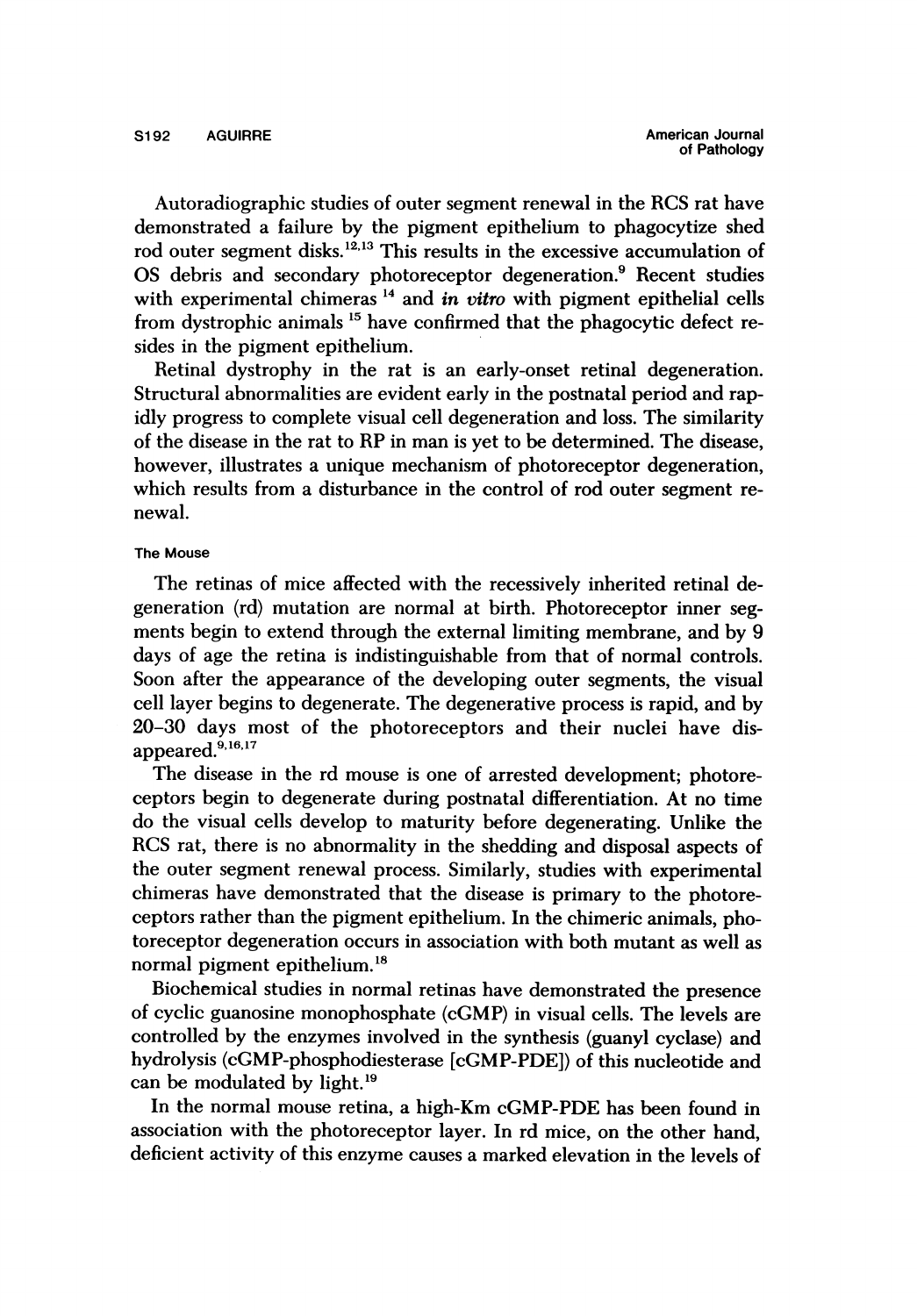cGMP within the retina. This biochemical defect occurs early during postnatal retinal differentiation and precedes any morphologic evidence of degeneration.20 With aging, the levels of cGMP rise and reach <sup>a</sup> maximum when the photoreceptor degeneration is most severe. Corresponding with the loss of visual cells from the retina, the levels of cGMP fall. The photoreceptor damaging effects of cGMP have been confirmed in vitro in both Xenopus eye rudiments<sup>21</sup> and, more recently, with human retinal tissues.<sup>22</sup>

#### The Dog

Hereditary degenerations of the dog retina, termed progressive retinal atrophies, are subdivided into the generalized and central forms.<sup>23</sup> The central disease (central progressive retinal atrophy [CPRA]) is a pigment epithelial dystrophy, $24$  while generalized progressive retinal atrophy (PRA) is a disease of the visual cell layer.<sup>25</sup>

PRA is recognized in a number of different dog breeds,<sup>23</sup> although it has been well characterized only in a few. In these breeds PRA is inherited as simple autosomal recessive, and the clinical features of the disease are similar. These include: 1) initial night blindness followed by the progressive loss of day vision until complete blindness develops; 2) ophthalmoscopically visible retinal thinning, narrowing of the retinal vessels, and a pale atrophic optic disk; 3) small amplitude or "extinguished" ERG in animals with readily visible ophthalmoscopic lesions. The clinical appearance of the disease is similar to retinitis pigmentosa. $^{26}$ 

In each affected canine breed studied, the disease onset and rapidity of progression varies, and this variation is breed specific. This difference suggests that the diseases are pathogenetically different although clinically similar. This has been confirmed by electroretinography. In animals bred to develop the disease, before the onset of ophthalmoscopic abnormalities breed-specific functional deficits have been demonstrated. These ERG abnormalities represent selective photoreceptor lesions to either one or both classes of visual cells and occur at specific times during the life of the animals. This has permitted the further classification of PRA into developmental or degenerative disease. $25.27$  Utilizing morphologic and functional criteria we find that in the developmental diseases there is arrested development and subsequent degeneration of one or both classes of photoreceptors. In the degenerative form, on the other hand, photoreceptor degeneration follows apparently normal functional development. The morphologic identity of each disease in each affected breed has also been confirmed.<sup>25,27-29</sup>

In order to establish the genetic identity of each disease, selected mat-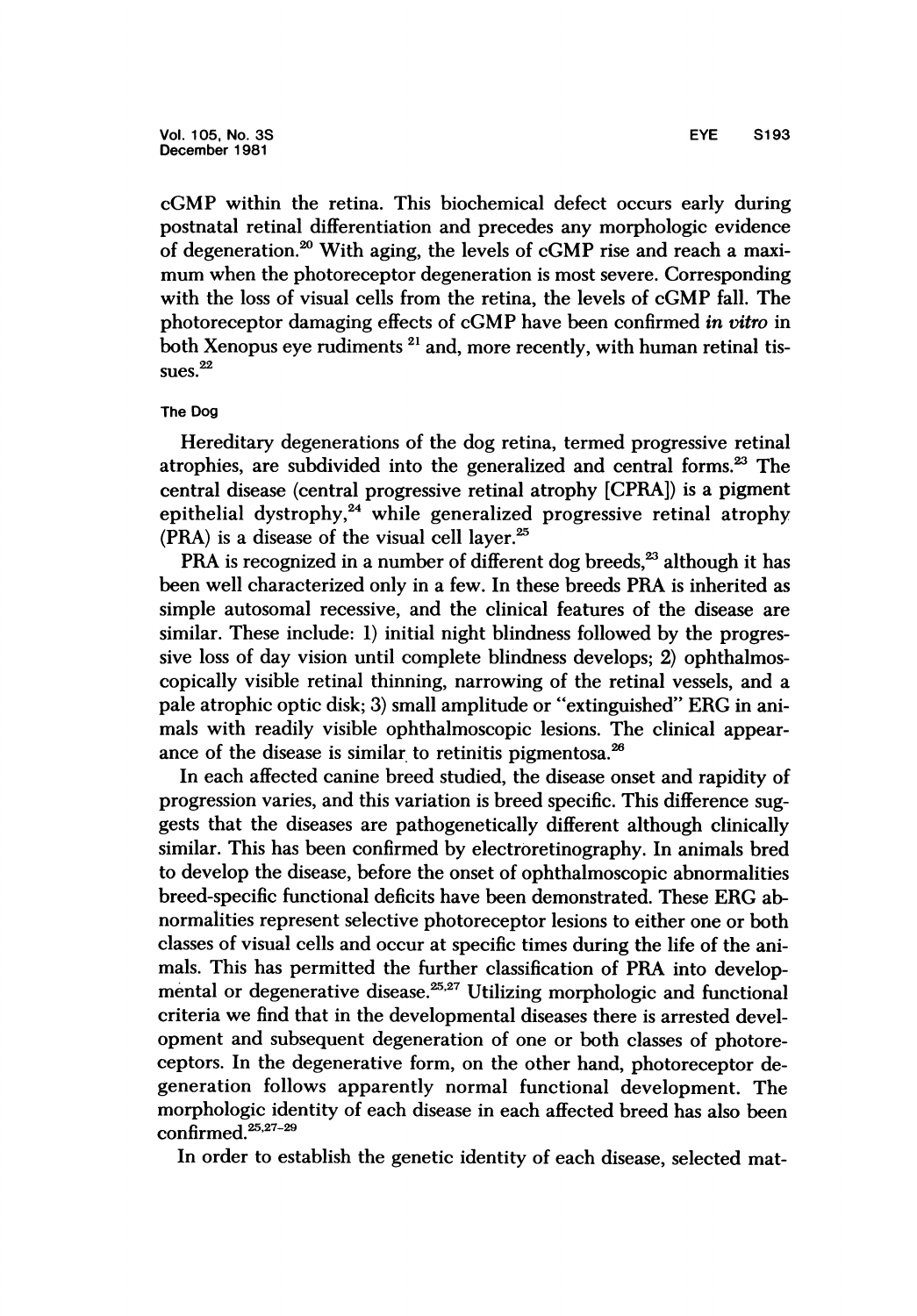ings between affected dogs of different breeds have been performed (miniature poodle x Norwegian elkhound; Irish setter X Norwegian elkhound; setter/elkhound  $\times$  collie). In all cases the progeny showed normal retinal differentiation, structure, and function.<sup>25,30</sup> This further demonstrates that, at least in these 4 breeds, the genes controlling each retinal disease are nonallelic.

During our studies with the type of PRA found in the Irish setter (rodcone dysplasia I) we were impressed with the great morphologic similarity between the canine disease and the inherited retinal degeneration (rd) of mice. Although in mice the retinal degeneration progresses very rapidly once established, the pathogenetic sequence and the ultrastructural lesions were very similar to those in the dog. In both, early photoreceptor development was normal until the stage of formation of the rod outer segment. At this time further photoreceptor differentiation was arrested, and the visual cells degenerated.

Biochemical studies in affected Irish setters have shown that there is deficient activity of a photoreceptor-specific cGMP-PDE. In both Irish setters and rd mice, the defect is the same and results in the elevation of retinal cGMP levels followed by visual cell degeneration and blindness.<sup>31</sup>

#### Conclusion

The different animal models of retinitis pigmentosa share with their human counterpart a progressive and eventually blinding disease of the photoreceptor layer. The diseases are different, not only in each species but also in different strains within a species. This variety is desirable, since it reveals the number of different genetic loci that control the differentiation and maintenance of normal retinal structure and function. The mechanisms of visual cell disease are, therefore, also varied. Insight into these variations may permit a modification or an arrest of the disease process in order to preserve vision. It is significant that the same biochemical abnormality exists in 2 very different animal species with early-onset retinal degeneration. This raises the possibility that other species, including man, may share the same or similar defects.

#### References

- 1. Gelatt K, Peiffer R, Williams L: Chapters 54-72, Spontaneous Animal Models of Human Disease. Vol I. Edited by E Andrews, B Ward, N Altman. New York, Academic Press, 1979
- 2. Deutman A: Rod-cone dystrophy: Primary, hereditary, pigmentary retinopathy, retinitis pigmentosa, Krill's Hereditary Retinal and Choroidal Diseases. Vol II Clinical Characteristics. Edited by AE Krill, DB Archer. Hagerstown, Harper & Row, 1977, pp 479-576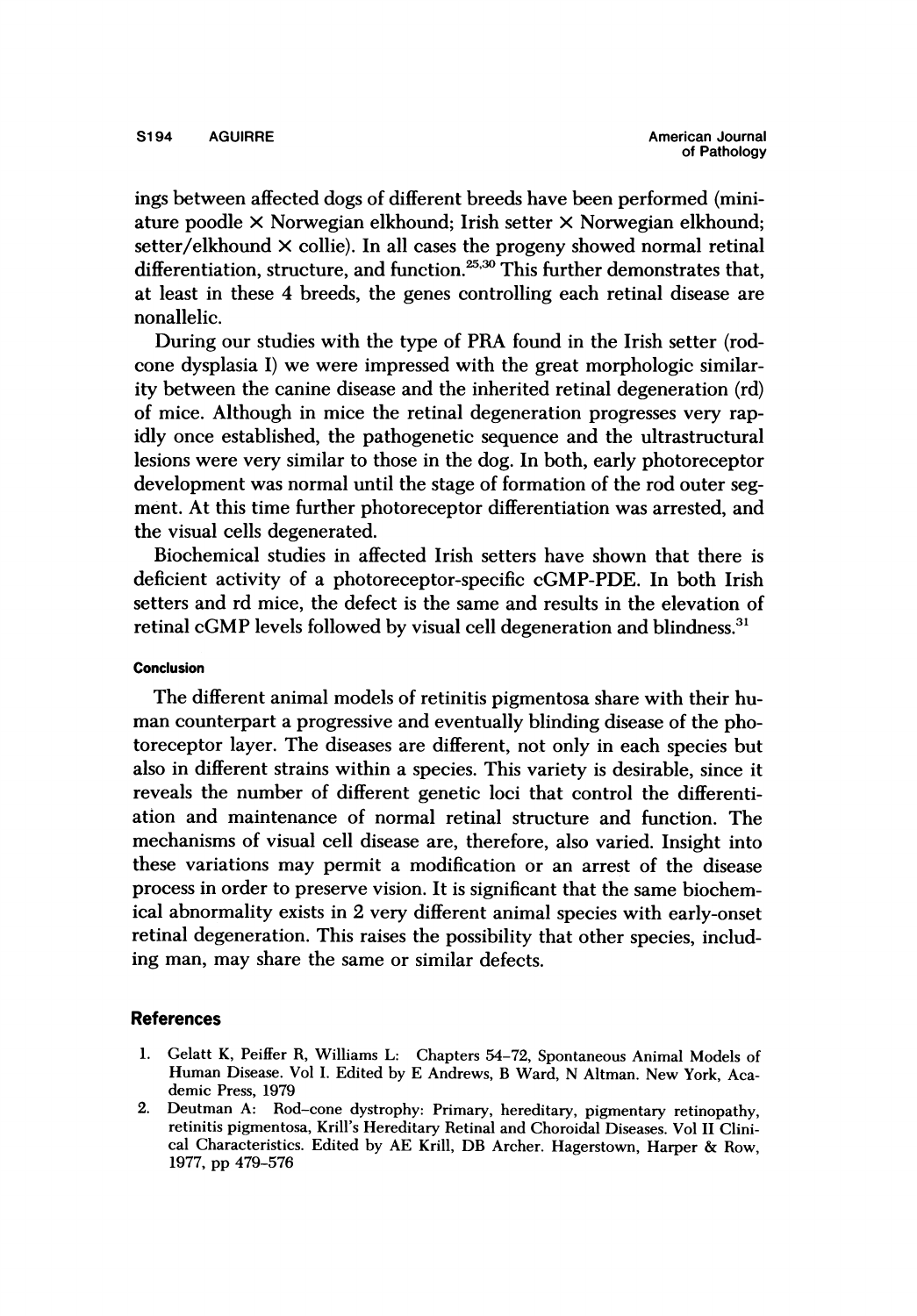- 3. Karpe G: The basis of clinical electroretinography. Acta Ophthal 1945, 23 (Suppl): 1-114
- 4. Pearlman JT: Electroretinography and the diagnosis of retinitis pigmentosa, Retinitis Pigmentosa-Clinical Implications of Current Research. Edited by MB Landers, ML Wolbarslit, JE Dowling, AM Laties. New York, Plenum Press, 1977, pp 25- 29
- 5. Berson EL: Retinitis pigmentosa and allied retinal diseases: Electrophysiological studies. Trans Am Acad Ophthalmol Otol 1976, 81:659-666
- 6. Verhoeff FH: Microscopic observations in a case of retinitis pigmentosa. Arch Ophthalmol 1931, 5:392-407
- 7. Szamier R, Berson E, Klein R, Meyers S: Sex-linked retinitis pigmentosa: Ultrastructure of photoreceptors and pigment epithelium. Invest Ophthalmol 1979, 18:145-160
- 8. Boume M, Campbell D, Tansley K: Hereditary degenerations of the rat retina. Br <sup>J</sup> Ophthalmol 1938, 22:613-623
- 9. LaVail M: The retinal pigment epithelium in mice and rats with inherited retinal degeneration, The Retinal Pigment Epithelium. Edited by K Zinn, M Marmor. Cambridge, Harvard University Press, 1979, pp 357-380
- 10. LaVail M: Kinetics of rod outer segment renewal in the developing mouse retina. <sup>J</sup> Cell Biol 1973, 58:650-661
- 11. Dowling J, Sidman R: Inherited retinal dystrophy in the rat. <sup>J</sup> Cell Biol 1962, 14:73-109
- 12. Herron WL Jr, Riegel B, Myers 0, Rubin M: Retinal dystrophy in the rat: A pigment epithelial disease. Invest Ophthalmol 1969, 8:595-604
- 13. Bok D, Hall M: The role of the pigment epithelium in the etiology of inherited retinal dystrophy in the rat. J Cell Biol 1971, 49:664-682
- 14. Mullen R, LaVail M: Inherited retinal dystrophy: A primary defect in pigment epithelium determined with experimental rat chimeras. Science 1976, 192:799-801
- 15. Edwards R, Szamier R: Defective phagocytosis of isolated rod outer segments by RCS rat retinal pigment epithelium in culture. Science 1977, 197:1001-1003
- 16. Caley D, Johnson J, Liebelt R: The postnatal development of the retina in the normal and rodless CBA mouse: A light and electron microscopic study. Am <sup>J</sup> Anat 1972, 133:179-212
- 17. LaVail M, Sidman R: C57 BL/6J mice with inherited retinal degeneration. Arch Ophthalmol 1975, 91:394-400
- 18. LaVail M, Mullen R: Role of the pigment epithelium in inherited retinal degeneration analyzed with experimental mouse chimeras. Exp Eye Res 1976, 23:227-245
- 19. Fletcher T, Chader G: Cyclic CMP: Control of concentration by light in retinal photoreceptors. Biochem Biophys Res Comm 1976, 70:1297-1302
- 20. Farber D, Lolley R: Cyclic guanosine monophosphate: Elevation in degenerating photoreceptor cells of the C3H mouse retina. Science 1974, 186:449-451
- 21. Lolley R, Farber D, Raybom M, Hollyfield J: Cyclic GMP accumulation causes degeneration of photoreceptor cells: stimulation of an inherited disease. Science 1977, 196:664-666
- 22. Ulshafer R, Garcia C, Hollyfield J: Elevated levels of cGMP destroy rod photoreceptors in the human retina. Invest Ophthalmol 1980, 19(Suppl):38
- 23. Barnett K: Canine Retinopathies: I. History and review of the literature. <sup>J</sup> small Anim Pract 1965, 6:41-55
- 24. Aguirre G, Laties A: Pigment epithelial dystrophy in the dog. Exp Eye Res 1976, 23:247-256
- 25. Aguirre G: Inherited retinal degenerations in the dog. Trans Am Acad Ophthalmol Otol 1976, 81:667-676
- 26. Cogan D, Kuwabara T: Photoreceptive abiotrophy of the retina in the elkhound. Pathol Vet 1965, 2:101-128